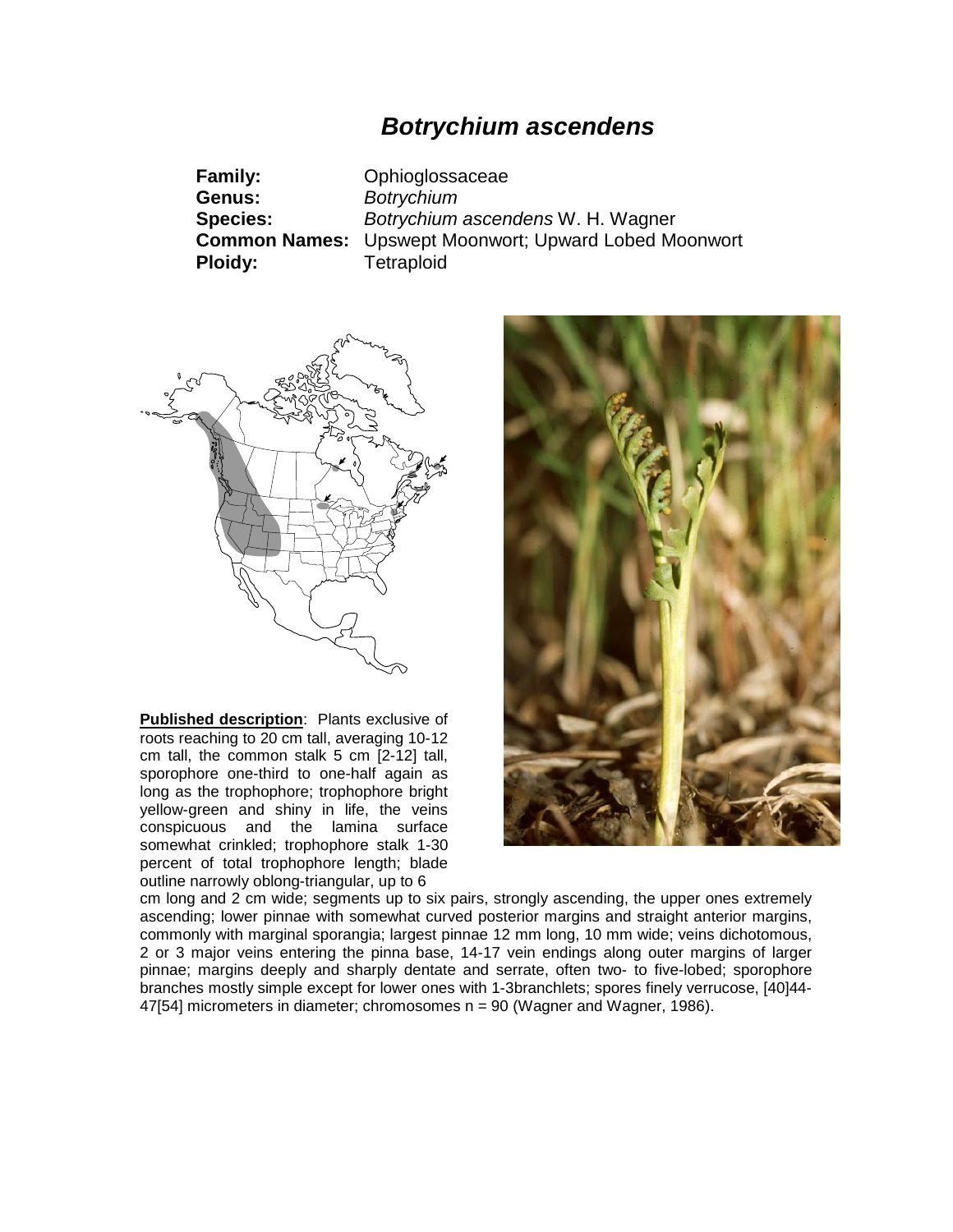### **Identification**

Plants of this species are most similar to *B. lunaria var. crenulatum*, *B. minganense, B. spathulatum and B. campestre. Botrychium ascendens* differs from these species in its more strongly ascending (upwardly angled) basal pinnae, pinna margins that are sharply dentate to cleft (into two to four spreading lobes), a sporophore stalk that is much shorter at maturity than the length of the trophophore but longer than that of *B. campestre*, and frequent occurrence of sporangia on the basal pinnae of the trophophore. [This character of 'supernumerary' sporangia must be used with caution because they are not always present in *B. ascendens*, and are occasionally present on the basal pinnae of all moonwort species!] The basal pinnae of *B. ascendens* are cuneate, usually spanning an arc of 90<sup>°</sup> or less, whereas basal pinnae of *B. lunaria var. crenulatum* typically span an arc of nearly 180°. Forms of *B. ascendens* with unusually narrow pinnae have been confused with both *B. campestre* var *campestre* and *B. campestre* var*. lineare* which have pinnae spanning an arc of less than 45°. Narrow forms of B. ascendens can be differentiated from both varieties by its sporophore stalk length which, at maturity, is approximately half the length of the trophophore. In *B. campestre* the sporophore stalk length is typically 1/3 or less the length of the trophophore. The range of pinna span in *B. minganense* is similar to that in *B. ascendens*, but the trophophore stalk in *B. minganense* is typically longer and the pinna margins are more entire (sometimes lobed). The sporophore and its branches in *B. ascendens* are stiffly upright as compared to the more lax and spreading sporophores of *B. lunaria var. crenulatum* and *B. minganense*. Pinnae of *B. spathulatum* have margins that are entire to scalloped.

Aboveground leaves of *B. ascendens* average 6 -10 cm tall. Smaller plants (which are not necessarily younger) typically have fewer pinnae that tend to be smaller and less dissected than those of larger plants. Plants growing in full sun tend to be more robust and stiffly upright than plants growing in partial shade or among dense herbaceous vegetation. Plants growing at treeline and above tend to be small, resembling the smallest plants at lower elevations.

### **Distribution and abundance**

*Botrychium ascendens* ranges widely across North America, extending from southern Nevada north to Alaska and eastward across Canada to Quebec and Newfoundland, and in the US to northern Minnesota and Vermont. Presence of similar genotypes in coastal Alaska and eastern Canada suggests that *B. ascendens* may be more common across central Canada than indicated by the few known localities in northern Ontario. Historical collections of the Newfoundland (Fogo Islands) and Quebec (Mingan Islands) plants were first thought to be *B. campestre* (Wagner 1990), but recent collections from these sites have been confirmed by genetic analysis to be *B. ascendens* (Zika and Farrar 2009), as have been plants from Minnesota and Vermont.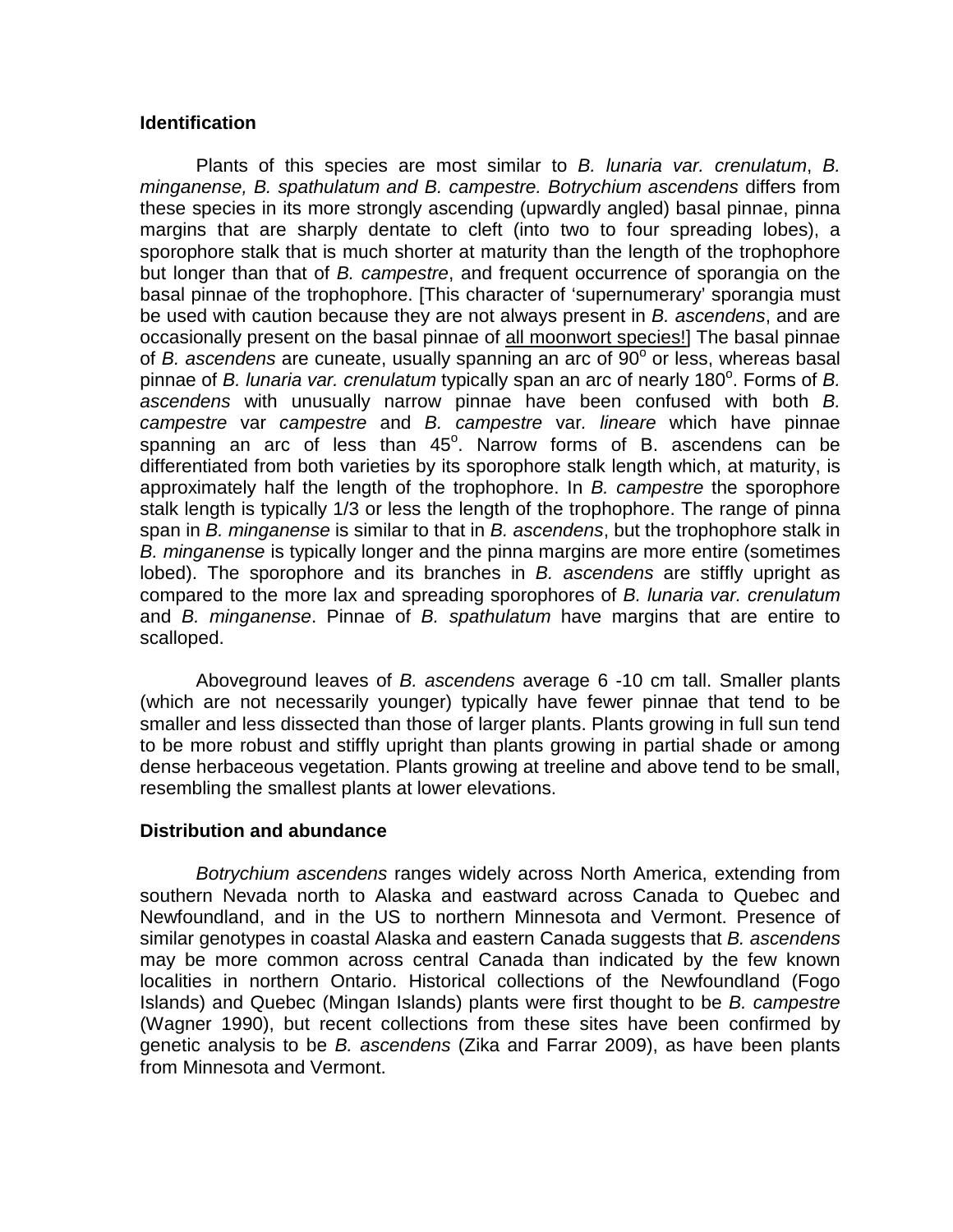In California *B. ascendens* is probably less common than previously assumed. Many of the ascendens-like plants examined genetically from southern California have proven to be narrow-pinna sun forms of *B. lunaria* var. *crenulatum*. These can be differentiated morphologically from *B. ascendens* by their more spreading pinnae and generally longer trophophore and sporophore stalks.

# **Habitat**

*Botrychium ascendens* is primarily a plant of open habitats. In Alaska and Newfoundland it occurs in sandy ocean beach herbaceous communities. It has recently been found in mountain meadows near Kluane Lake in Yukon province in Canada. In Washington and Oregon it occurs in well-drained natural and artificially maintained habitats including avalanche meadows, pastured forest meadows and grassy roadsides at elevations from 5000 to 6360 feet in Oregon and 2100 to 6360 feet in Washington. In Colorado and California it occurs in mountain meadows and shrublands above 10,000 feet. In southern California and Nevada, *B. ascendens* can be found around seep fens and streams. Minnesota plants are known from transition meadows between forest and lake shores in the northwest and on sediments of old iron tailings ponds in the northeast, growing in sparse to dense cover of grasses, forbs and small shrubs. Similarly, Vermont plants are known only from an old quarry site.

## **Population Genetics**

Genetic analysis of *B. ascendens* across its range has revealed two distinctive genotypes. The most common and widespread genotype is shared by all known populations in the contiguous western United States and the coastal populations in Alaska and Newfoundland and Quebec. A second genotype is found in the Minnesota and Vermont plants. The genetic differences between these types result primarily from differential silencing, at some gene loci, of alleles from one or the other of the species' diploid ancestors (see general discussion). It is possible that these elements are derived from different initial hybridization events. Maintenance of these different genetic entities implies historical and continued isolation of these eastern US plants due to differences in habitat requirements that prevent intermixing of genotypes.

Although some genetic variation exists among populations of *B. ascendens*, within-population variation is essentially non-existent. This likely results from a high level of inbreeding as well as some vegetative reproduction via underground gemmae. High genetic uniformity among populations within each of the two genotypes discussed above suggests relatively recent spread of each genotype to its current distribution (Zika and Farrar 2009).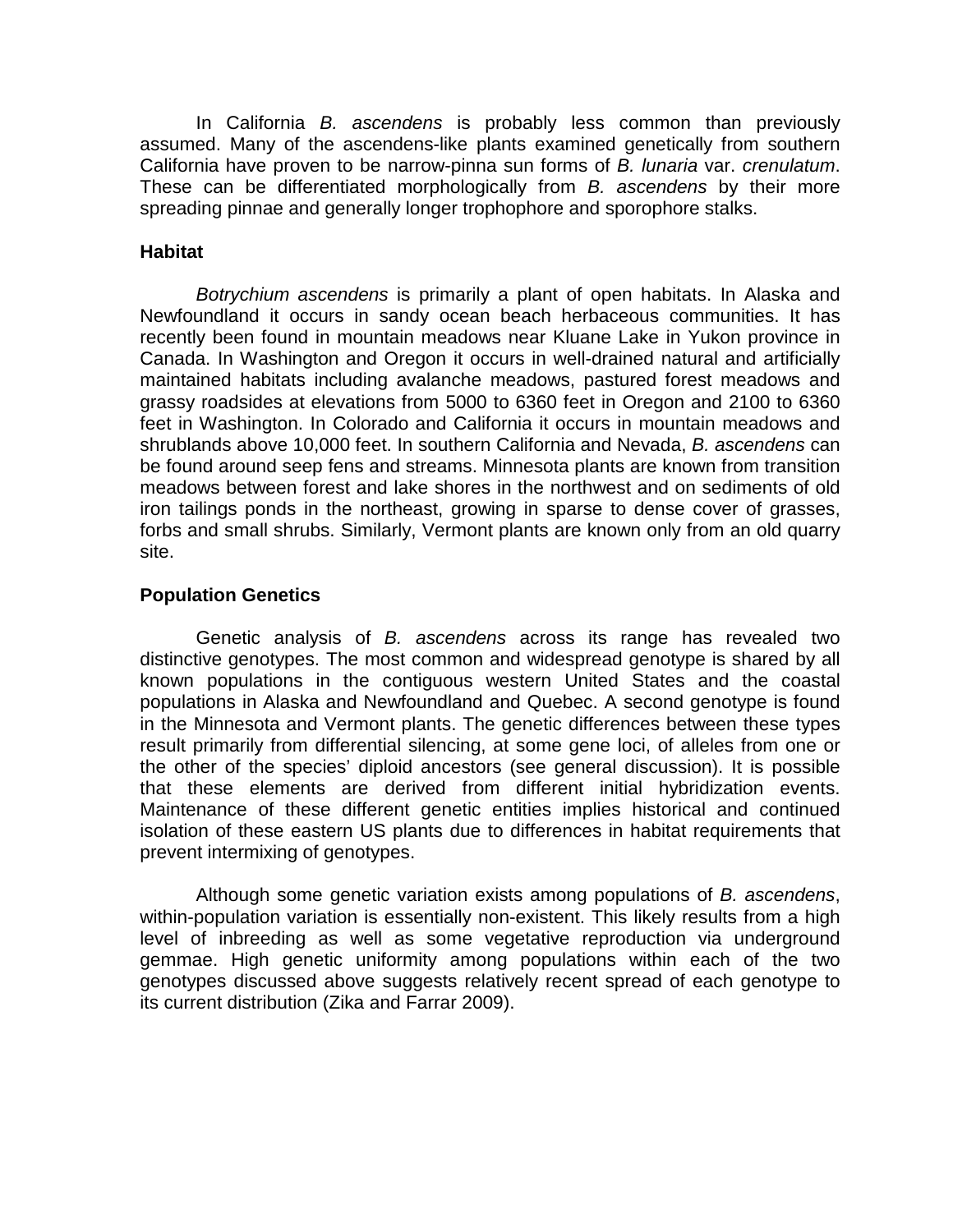### **Phylogenetic Relationships**

*Botrychium ascendens* is an allotetraploid species (n=90). Its morphological intermediacy and its allelic constitution indicate probable derivation from an original hybridization between the diploid species *B. lunaria var. crenulatum* and *B. campestre*, followed by restoration of fertility through chromosome doubling. Because of the genetic and morphological similarity between *B. campestre* var. campestre and *B. campestre* var. *lineare* it is not possible to determine conclusively which of these varieties is the most probable ancestral parent of *B. ascendens*. The Midwestern range of *B. campestre* var. *campestre* might be considered to favor that species as the parent of Minnesota and Vermont populations (var. *campestre* is also present in both sites) and the recent discovery of B. lunaria var. crenulatum in northern Minnesota supports such an origin. *B*. *campestre* var. *lineare* and *B. lunaria var. crenulatum* overlap throughout the western range of *B. ascendens*. Perhaps the best resolution of the parentage question is to assume the non-*crenulatum* ancestor of *B. ascendens* to be the same as the ancestor of both *B. campestre* varieties.